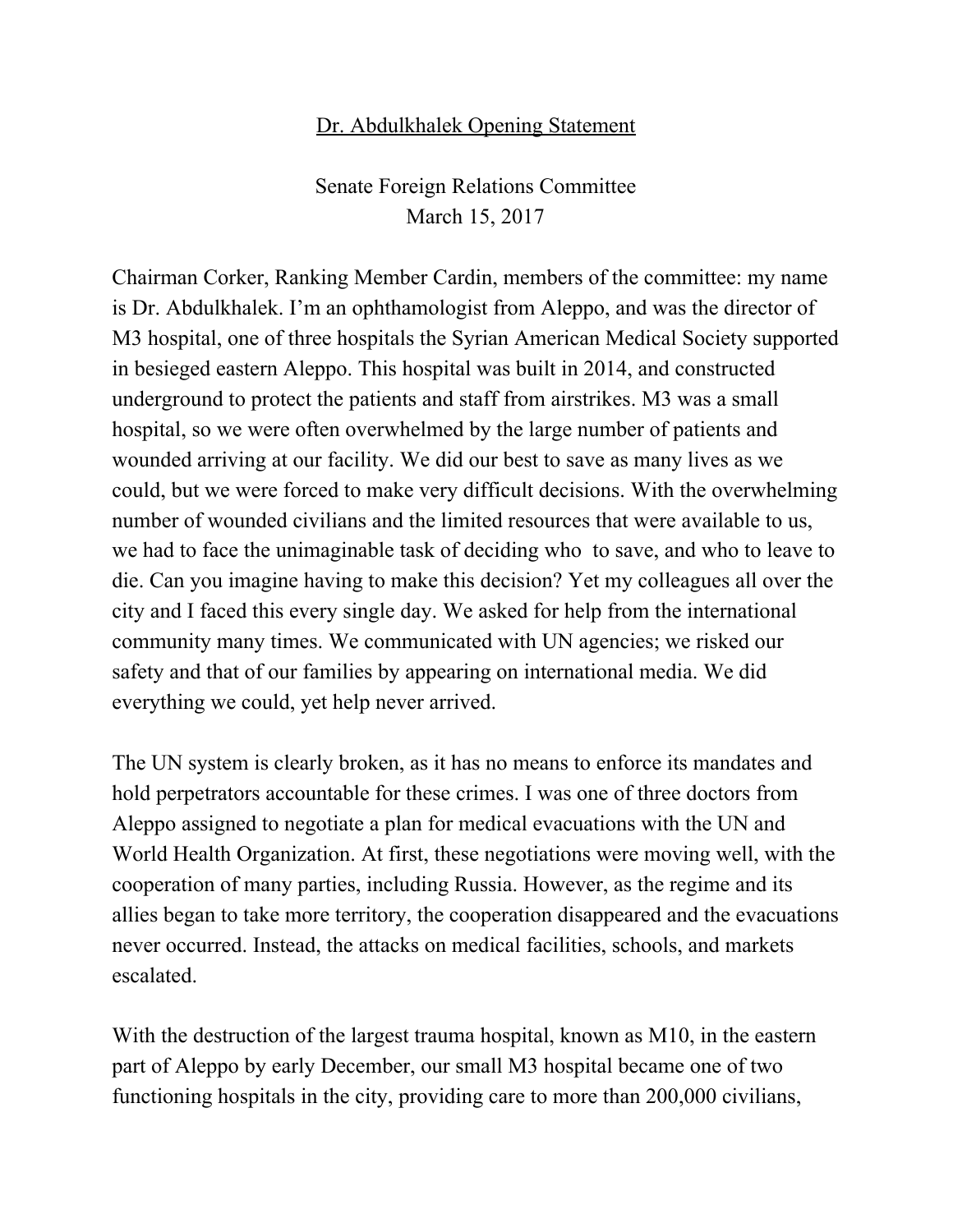including 85,000 children. Equipped with only one OR we had to expand to three ORs, but that was not enough. We had to use the floor of our operating rooms to accommodate two surgeries in each of them at the same time. Doctors were performing major surgeries on the floor, sometimes without anesthesia.

Last year, on December 11, as we were trying to save lives and care for victims of barrel bombing attacks, the hospital was attacked by a chlorine bomb. We immediately ran into the inner room, closed the door, and covered our faces. We then heard a knock on the main door, and encountered three men who were suffocating from the gas. We brought them whatever medicine we still had available. Thankfully, we were able to save their lives, but many others who were outside died from the gas. After this attack, many hospital staff had to leave, fearing for their lives. Everyone was afraid that a second bomb would strike again. The next day, another chlorine attack on the hospital. Most of the victims were children, and we only had one unit of oxygen. The medical staff worked tirelessly to try and pass the mask from one child to another, so that they wouldn't suffocate. These chlorine attacks occurred after repeated attempts by the regime and its allies to destroy the hospital using barrel bombs and cluster munitions had failed. Instead, they resorted to chemical attacks to drive us out.

I am asking you today to hold the perpetrators of these attacks accountable. Whether it be ISIS, the Syrian government, or any other actors, it must be made clear that attacks on healthcare and the use of chemical weapons on civilians and healthcare workers are unacceptable, and that international humanitarian law must be strictly enforced. This can't be the new norm in Syria.

I am also asking the US government to use its influence to help improve the UN aid delivery system. Currently, the aid is not reaching the people most in need, particularly in non-government areas. Instead, the aid system is being used to enrich government officials, as well as to punish civilians in non-government areas by denying them delivery of aid or removing essential items such as medications or baby formula. In Aleppo, aid for the city was disproportionately given to the western portion of the city. It even got to the point where residents of western